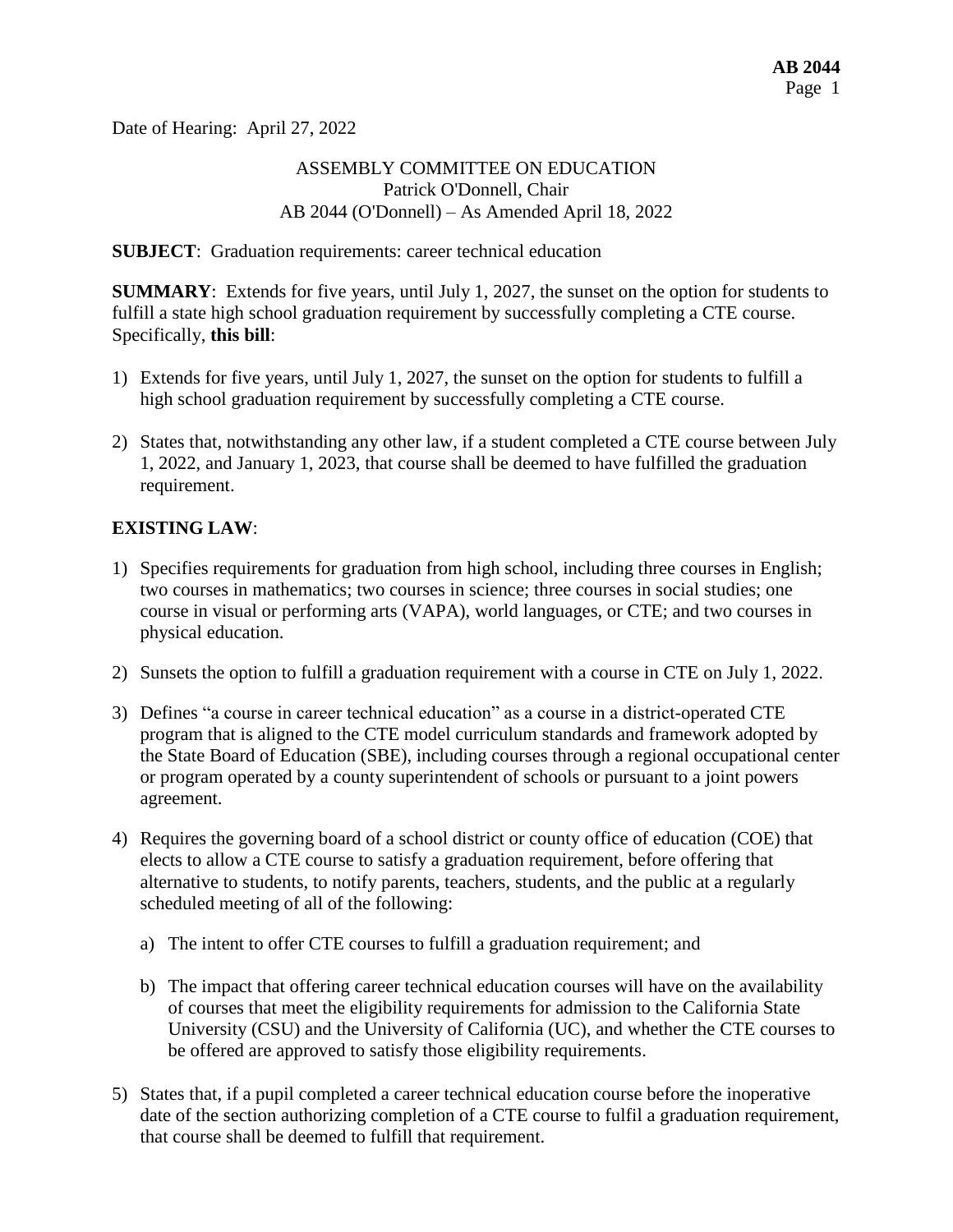**FISCAL EFFECT**: This bill has been keyed a possible state-mandated local program by the Office of Legislative Counsel.

# **COMMENTS**:

*Need for the bill.* The author's office states, "Under current law, students have the option of taking a CTE course to fulfill the existing high school graduation. However, this option will sunset on July 1, 2022, leaving students unable to use completion of a CTE course to fulfill a state graduation requirement. Research shows that students who complete both an academic and a career technical education sequence of courses in high school have a higher likelihood of being enrolled in postsecondary education and being employed in professional, managerial, or skilled jobs."

*Defining Career Technical Education.* CTE is a program of study that involves a multiyear sequence of courses that integrates core academic knowledge with technical and occupational knowledge to provide students with a pathway to postsecondary education and careers. CTE programs in California are organized into 15 industry sectors, covering 58 pathways that identify the knowledge and skills students need. Partnerships are usually developed between high schools, businesses, and postsecondary schools, providing pathways to employment and associate, Bachelor's and advanced degrees. CTE prepares students for the world of work by introducing them to workplace competencies, and makes academic content accessible to students by providing it in a hands-on context. Along the way, students develop career-relevant, realworld 21st Century skills.

*Increasing number of CTE courses offered, more approved as "A-G" courses.* According to the CDE, there has been a marked increase in the number of CTE courses offered in recent years. In the 2012-13 school year there were 46,513 courses offered, of which 6,859 were approved as meeting the admissions requirements of the UC and the CSU, known as the "A-G" requirements. In the 2018-19 school year 57,236 courses were offered, of which 25,269 were A-G approved courses. The largest number of courses offered in the 2018-19 school year were in the areas of Arts, Media, and Entertainment category, followed by Business and Finance, Agriculture and Natural Resources, and Hospitality, Tourism, and Recreation.

*Improved outcomes for CTE students.* A wide body of research indicates that involvement in CTE coursework provides improved academic outcomes and other benefits to students with findings, such as the following:

- Students with greater exposure to CTE are more likely to graduate from high school, enroll in a two-year college, be employed, and earn higher wages;
- The average high school graduation rate for students concentrating in CTE programs is 93%, compared to an average national graduation rate of 80%;
- Students taking more CTE classes are just as likely to pursue a four-year degree as their peers;
- 91% of high school graduates who earned 2-3 CTE credits enrolled in college;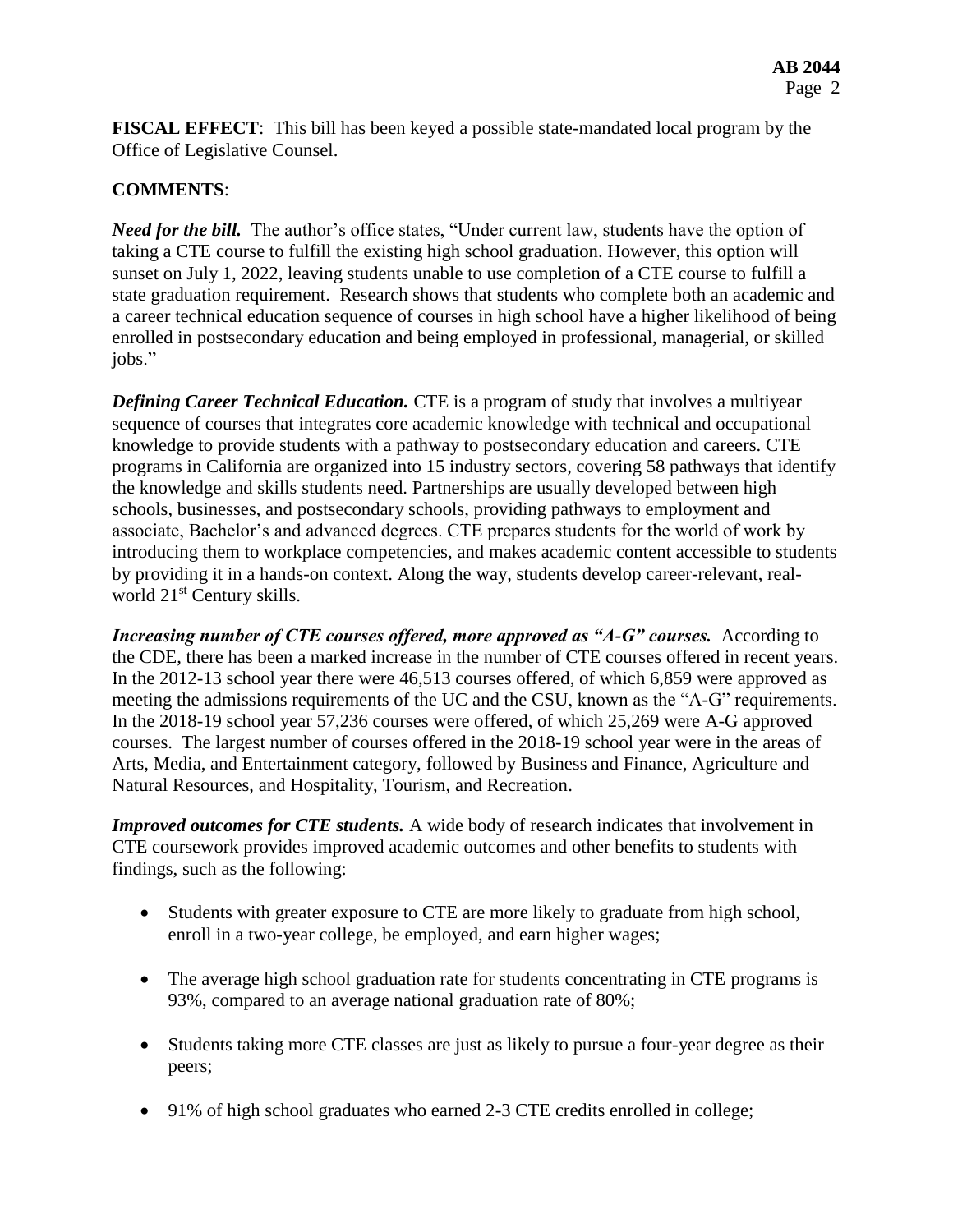- CTE provides the greatest boost to students who need it most boys and students from low-income families; and
- 80% of students taking a college preparatory academic curriculum with rigorous CTE met college and career readiness goals, compared to only 63% of students taking the same academic core who did not experience rigorous CTE.

*Importance of CTE to California's economy.* Career Tech points to benefits to California's economy through CTE programs in our K-12 schools:

- Middle-skill jobs account for 50% of California's labor market, but only 40% of workers in the state possess the required skills, leading to a skills gap which CTE can address; and
- If California increased the number of individuals with certificates or associate degrees by 10 percentage points, the state would have an increase in median per capita income by \$1,462, there would be 67,000 fewer individuals unemployed, and 267,000 fewer individuals living in poverty.

*College and career readiness is a state priority.* Each LEA's Local Control and Accountability Plan (LCAP) must demonstrate, among other priorities, how they are ensuring that all students are being prepared to be college and career ready. The College and Career Readiness Index displayed on each LEA's dashboard includes data on the number of students completing a CTE pathway. CDE notes that over 90% of districts report that CTE is now included in their LCAPs.

*Prior legislation.* SB 1123 (Leyva), Chapter 53, Statutes of 2016, extended for five years, until July 1, 2022, the sunset on the option for students to fulfill a high school graduation requirement by successfully completing a CTE course.

AB 1330 (Furutani), Chapter 621, Statutes of 2011, established the option for students to fulfill a high school graduation requirement by successfully completing a CTE course.

SB 253 (Wyland) of the 2009- 2010 Session would have added the option for students to fulfill the VAPA high school graduation requirement by successfully completing a CTE course. SB 253 was held on the Assembly Floor.

AB 2446 (Furutani) of the 2009-2010 Session would have added the option for students to fulfill the VAPA high school graduation requirement by successfully completing a CTE course. This bill was vetoed by Governor Schwarzenegger, who stated:

Improving and expanding Career Technical Education (CTE) opportunities has been among my highest priorities. While I am supportive of the author's intent to give CTE a prominent place in high school graduation priorities, the final version of this bill omitted my Administration's proposed amendments that were intended to limit the new costs to school districts. Therefore, I am concerned that this bill could be construed to impose higher costs without a fund source, which could also be interpreted as a state reimbursable mandate. Given that school budgets are very constrained due to the recession, adding new costs at this time is not advisable.